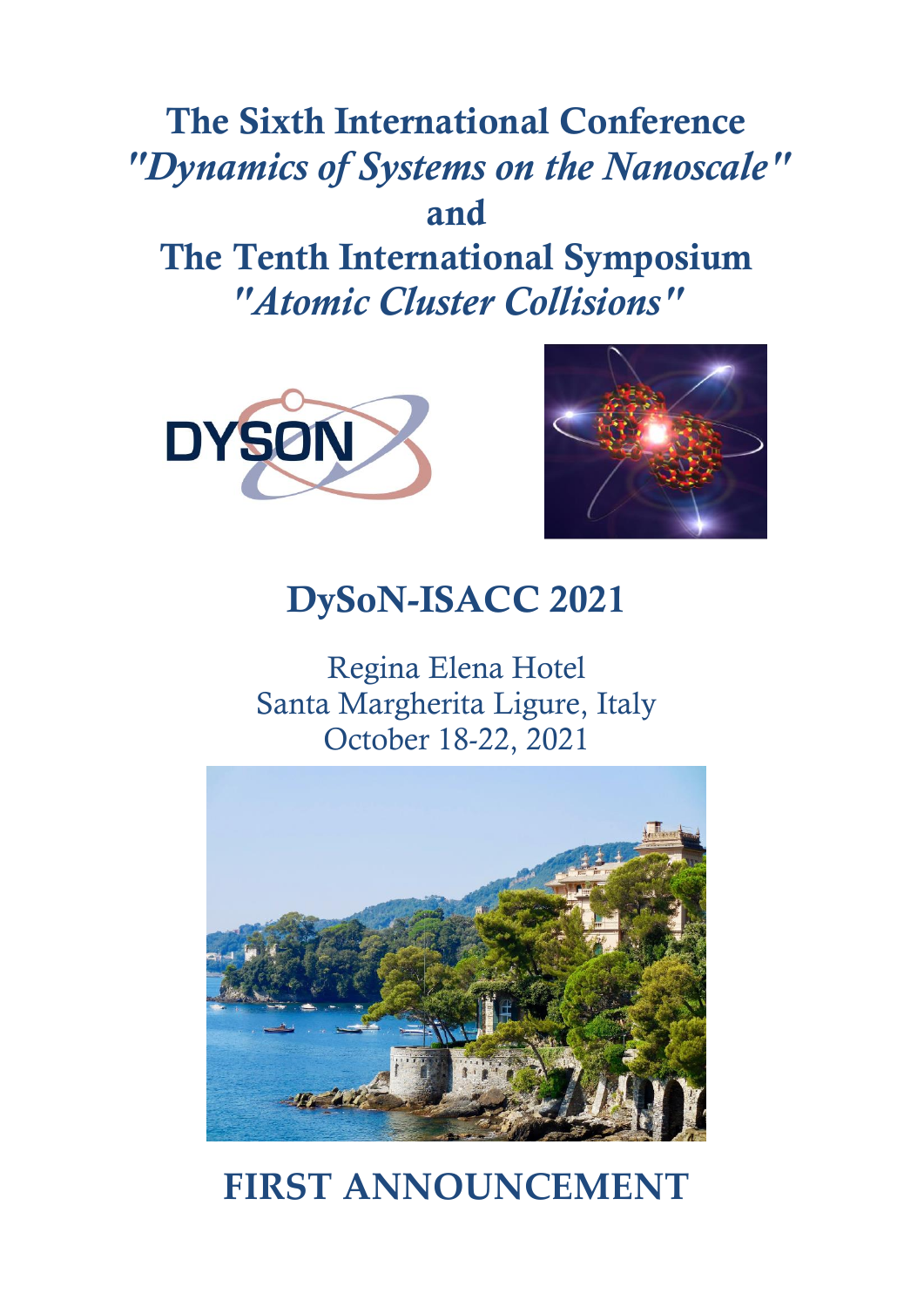### *Scope*

The Sixth International Conference "[Dynamics of Systems on the Nan](https://dyson-conference.org/)oscale" (DySoN) and the tenth International Symposium ["Atomic Cluster Collisions"](http://www.isacc-portal.org/) (ISACC) will be organized jointly under the title **"DySoN-ISACC 2021 Conference"**.

The DySoN-ISACC 2021 Conference will take place on **October 18-22, 2021** in Santa Margherita Ligure, Italy. It is co-organized by the [University of Ferrara](http://www.unife.it/international) (Ferrara, Italy), [University of Kent](https://www.kent.ac.uk/) (Canterbury, United Kingdom) and [MBN Research Center](http://mbnresearch.com/) (Frankfurt am Main, Germany).

A series of International Symposia "Atomic Cluster Collisions: structure and dynamics from the nuclear to the biological scale" started in 2003, and nine ISACC conferences have been [held so far.](http://www.isacc-portal.org/node/1) The ISACC series promotes the growth and exchange of scientific information on the structure, properties and dynamics of complex nuclear, atomic, molecular, cluster, nanoscopic and biological systems studied primarily by means of photonic, electronic and atomic collisions. Most of the ISACC conferences were satellites of the International Conferences on Photonic Electronic and Atomic Collisions (ICPEAC). In light of the Covid-19 pandemic the [ICPEAC XXXII Conference](https://www.icpeac2021.ca/) scheduled for July 2021 was postponed to 2023. Despite this, the ISACC International Advisory Committee decided to organize the Tenth ISACC Symposium in 2021 as a joint meeting with the DySoN 2021 conference.

The "Dynamics of Systems on the Nanoscale" conference has been built upon the ISACC series reflecting a need for an interdisciplinary conference covering a broader range of topics than just atomic cluster collisions, related to the Dynamics of Systems on the Nanoscale. The DySoN conference series was launched in 2010 and five DySoN conferences have been [held so far.](https://dyson-conference.org/node/16)

The DySoN conferences promote the growth and exchange of interdisciplinary scientific information on the structure formation and dynamics of animate and inanimate matter on the nanometer scale. There are many examples of complex many-body systems of micro- and nanometer scale size exhibiting unique features, properties and functions. These systems may have very different nature and origin, e.g. atomic and molecular clusters, nanostructures, ensembles of nanoparticles, nanomaterials, biomolecules, biomolecular and mesoscopic systems. A detailed understanding of the structure and dynamics of these systems on the nanoscale is a difficult and fundamental task, the solution of which is necessary in nano- and biotechnologies, materials science and medicine.

Although mesoscopic, nano- and biomolecular systems differ in their nature and origin, a number of fundamental problems are common to all of them: What are the underlying principles of self-organization and self-assembly of matter at the micro- and nanoscale? Are these principles classical or quantum? How does function emerge at the nano- and mesoscale in systems of different origin? What criteria govern the stability of these systems? How do their properties change as a function of size and composition? How are their properties altered by their environment? Seeking answers to these questions is at the core of a new interdisciplinary field that lies at the intersection of physics, chemistry and biology, a field now entitled Meso-Bio-Nano (MBN) Science.

The joint DySoN-ISACC 2021 Conference will cover experimental, theoretical and applied aspects of all the aforementioned topics. Particular attention will be devoted to dynamical phenomena and many-body effects taking place in various MBN systems on the nanoscale, which include problems of structure formation, fusion and fission, collision and fragmentation, surfaces and interfaces, collective electron excitations, reactivity, nanoscale phase and morphological transitions, irradiation-driven transformations of complex molecular systems, irradiation-induced biodamage, channeling phenomena, construction of novel light sources, and many more. The utilization of advanced computational techniques and high-performance computing for studying the aforementioned phenomena and effects will also be discussed. Links of the DySoN and ISACC topics to novel and emerging technologies will be an important focus of the DySoN-ISACC 2021 Conference.

Finally, DySoN-ISACC 2021 will provide a platform to host discussions about current research, technological challenges and related initiatives within the Topical Areas of DySoN and ISACC Conference Series.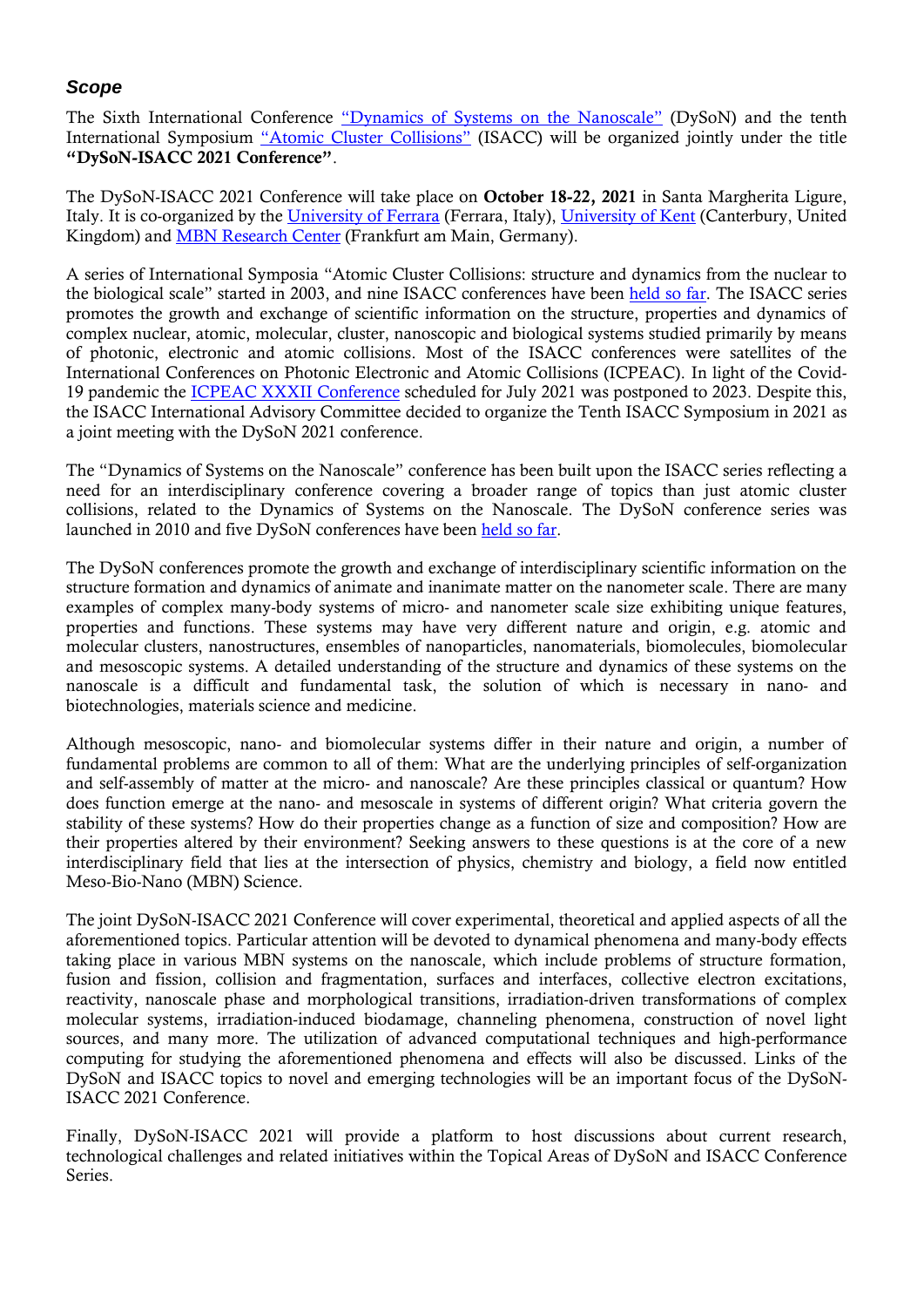## *Topical Areas of DySoN and ISACC:*

- Structure and dynamics of molecules, clusters and nanoparticles
- Cluster and biomolecular ensembles, composite systems
- Clustering, self-organization, phase and morphological transitions on the nanoscale
- Clustering in systems of various degrees of complexity
- Nanostructured materials, surfaces and interfaces
- Cluster structure and dynamics on a surface
- Reactivity and nanocatalysis
- Electron and spin transport in molecular systems
- Collision and radiation processes, fusion, fission, fragmentation
- Electron-, photon- and ion-cluster collisions
- Collision processes with biomolecules
- Radiation-induced chemistry
- Irradiation-driven transformations, damage and fabrication of MesoBioNano systems
- Propagation of particles through media
- Clusters and biomolecules in external fields: electric, magnetic, laser etc.
- Cluster and biomolecular research with Free Electron Lasers
- Biomedical and technological applications of radiation
- Related technologies: novel light sources, controlled nanofabrication, functionalized materials, etc.

#### *Important Dates*

| Distribution of the first announcement  | February 01, 2021  |
|-----------------------------------------|--------------------|
| Distribution of the second announcement | April 30, 2021     |
| Distribution of the third announcement  | July 30, 2021      |
| Deadline for early-bird registration    | July 30, 2021      |
| Deadline for hotel reservation          | September 01, 2021 |
| Deadline for abstract submission        | September 15, 2021 |
|                                         |                    |

## *DySoN-ISACC 2021 Program*

*Monday, October 18 (DySoN-related sessions)*

| $8^{00} - 14^{00}$  | Participants registration                                                                              |
|---------------------|--------------------------------------------------------------------------------------------------------|
| $09^{15} - 09^{30}$ | DySoN-ISACC 2021 Opening<br>Vincenzo Guidi, Nigel J. Mason and Andrey V. Solov'yov                     |
| $09^{30} - 11^{00}$ | Morning session I: Dynamics of systems on the nanoscale                                                |
| $11^{00} - 11^{30}$ | Coffee break                                                                                           |
| $11^{30} - 13^{00}$ | Morning session II: Structure and dynamics of molecules, clusters and nanoparticles                    |
| $13^{00} - 14^{30}$ | Lunch                                                                                                  |
| $14^{30} - 16^{00}$ | Afternoon session I: Irradiation-driven processes and technologies involving Meso-Bio-<br>Nano systems |
| $16^{00} - 16^{30}$ | Coffee break                                                                                           |
| $16^{30} - 18^{00}$ | Afternoon session II: Radiation-induced chemistry                                                      |
| $19^{00} - 22^{00}$ | Welcome reception                                                                                      |

#### *Tuesday, October 19 (DySoN-related sessions)*

| $9^{30} - 11^{00}$ | Morning session I: Interaction of radiation with biomolecular systems: mechanisms and<br>applications                |
|--------------------|----------------------------------------------------------------------------------------------------------------------|
|                    | $11^{00} - 11^{30}$ Coffee break                                                                                     |
|                    | $11^{30} - 13^{00}$    Morning session II: Interaction of radiation with bio-systems: mechanisms and<br>applications |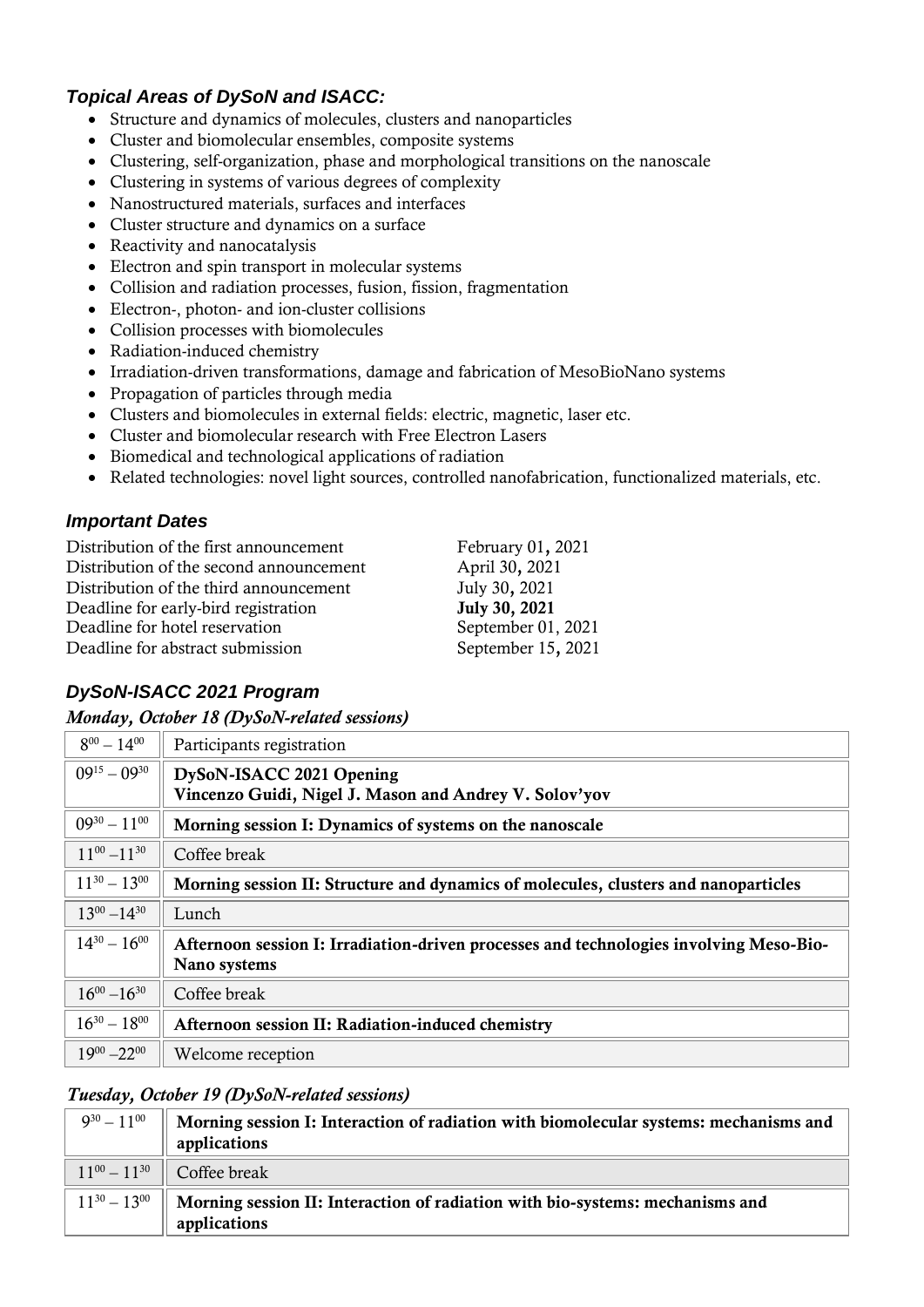| $13^{00} - 14^{30}$ Lunch |                                                                                                                            |
|---------------------------|----------------------------------------------------------------------------------------------------------------------------|
|                           | $14^{30} - 16^{00}$    Afternoon session I: Interaction of radiation with bio-nano systems: mechanisms and<br>applications |
|                           | $16^{00} - 16^{30}$ Coffee break                                                                                           |
|                           | $16^{30} - 18^{00}$   Poster session                                                                                       |

## *Wednesday, October 20 (DySoN-related sessions)*

| $9^{30} - 11^{00}$  | Morning session I: Propagation of particles through media                               |
|---------------------|-----------------------------------------------------------------------------------------|
| $11^{00} - 11^{30}$ | Coffee break                                                                            |
| $11^{30} - 13^{00}$ | Morning session II: Coherence and radiation processes in irradiated targets             |
| $13^{00} - 14^{30}$ | Lunch                                                                                   |
| $14^{30} - 16^{00}$ | Afternoon session I: Design and practical realization of novel gamma-ray crystal-based  |
|                     | light sources                                                                           |
| $16^{00} - 16^{30}$ | Coffee break                                                                            |
| $16^{30} - 18^{00}$ | Afternoon session II: Collision and radiation processes, fusion, fission, fragmentation |
| $19^{00} - 22^{30}$ | Conference dinner                                                                       |

## *Thursday, October 21 (ISACC-related sessions)*

| $9^{30} - 11^{00}$  | Morning session I: Collisions with atomic clusters and biomolecules             |
|---------------------|---------------------------------------------------------------------------------|
| $11^{00} - 11^{30}$ | Coffee break                                                                    |
| $11^{30} - 13^{00}$ | Morning session II: Cluster-molecule interactions, reactivity and nanocatalysis |
| $13^{00} - 14^{30}$ | Lunch                                                                           |
| $14^{30} - 16^{00}$ | Afternoon session I: Electron and photon cluster collisions                     |
| $16^{00} - 16^{30}$ | Coffee break                                                                    |
| $16^{30} - 18^{00}$ | Afternoon session II: Ion-cluster collisions                                    |

## *Friday, October 22 (ISACC-related sessions)*

| $9^{30} - 11^{00}$  | Morning session I: Cluster and biomolecular research with Free Electron Lasers        |
|---------------------|---------------------------------------------------------------------------------------|
| $11^{00} - 11^{30}$ | Coffee break                                                                          |
|                     |                                                                                       |
| $11^{30} - 13^{00}$ | Morning session II: Clusters and biomolecules in external fields: electric, magnetic, |
|                     | laser, etc.                                                                           |
| $13^{00} - 14^{30}$ | Lunch                                                                                 |
| $14^{30} - 16^{00}$ | Afternoon session I: Clustering in systems of various degrees of complexity           |
| $16^{00} - 16^{30}$ | Coffee break                                                                          |
| $16^{30} - 18^{00}$ | Afternoon session II: Cluster structure and dynamics on a surface                     |
| $18^{00} - 18^{15}$ | Final Discussion and DySoN-ISACC 2021 Closing                                         |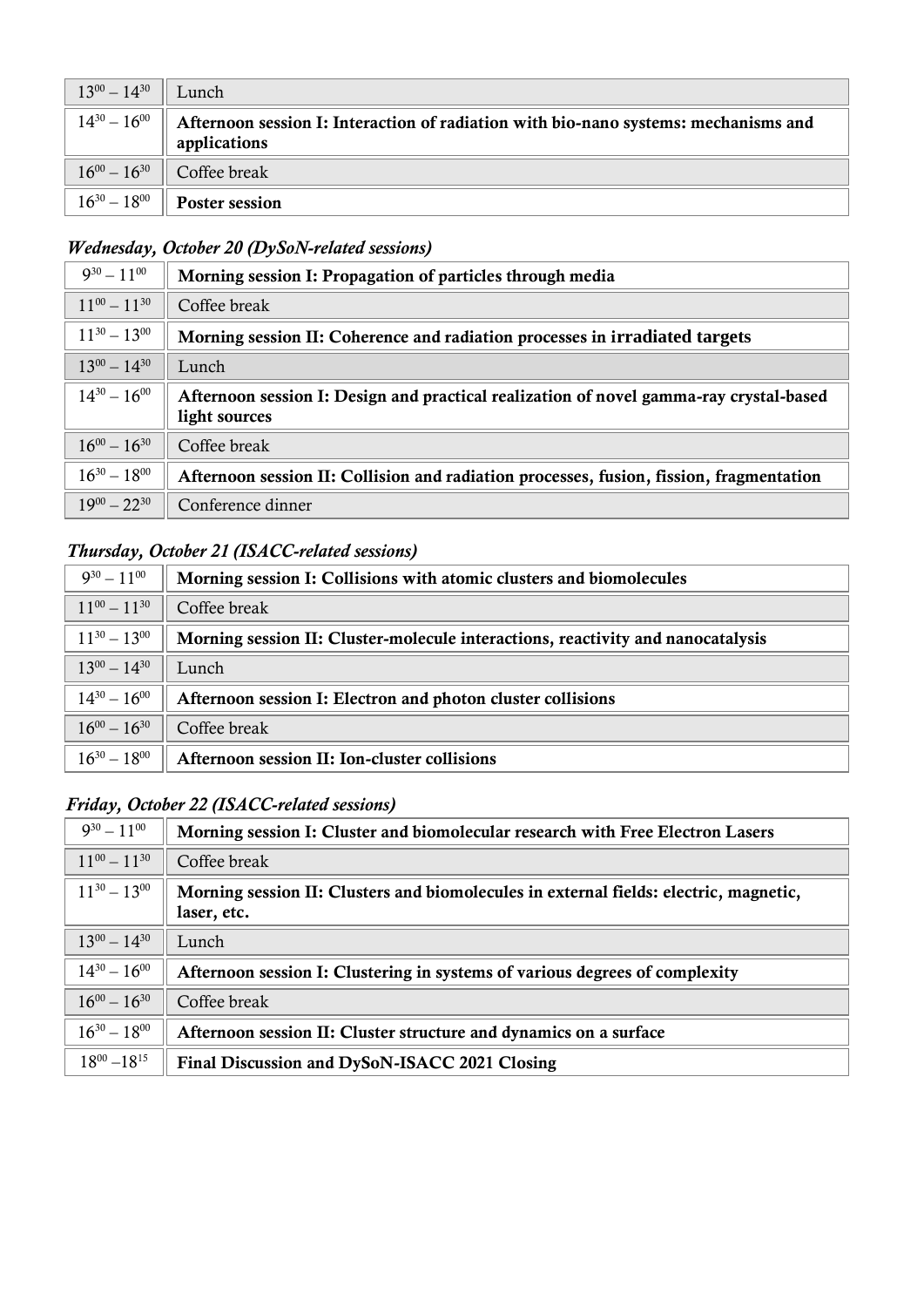## *Conference Venue and Travel Information*

The Conference will be hosted by [Best](https://www.reginaelena.it/en/home-page.aspx)  [Western Hotel Regina Elena,](https://www.reginaelena.it/en/home-page.aspx) Lungomare Milite Ignoto 44, 40128 Santa Margherita Ligure, Italy. The hotel is located on the seafront that connects **Santa Margherita Ligure** to **Portofino**, among the **Regional Natural Park** and the Tigullio Gulf and **the Marine Protected Area** of Portofino.

Santa Margherita Ligure is a municipality in the Italian region Liguria, located about 35 kilometers southeast of Genoa, in the area traditionally known as Tigullio. The town is known for Castello di Santa Margherita Ligure, built by the Republic of Genoa in 1550 as a defense against the



increasing attacks of North African pirates, as well as for Villa Durazzo - a complex that includes two patrician villas, a  $16^{\text{th}}$ -century castle and a  $17^{\text{th}}$ -century park.

The information on how to reach the conference venue can be found [here.](https://www.reginaelena.it/en/map-directions.aspx) The hotel is located about 35 km away from the Genoa Airport, 150 km from the Pisa Airport and about 220 km from Milan-Malpensa and Milan-Bergamo airports. Santa Margherita Ligure train station is operated by Trenitalia, see [here](https://www.trenitalia.com/en.html) for prices and schedule. The venue can also be reached by car from A12 highway (exit Rapallo).

Detailed information on how to reach the conference venue will be circulated closer to the conference dates.

## *Financial support*

A limited number of bursaries (300 Euros each) will be provided by the Sir John and Lady Mason Academic Trust for Early Career Researchers defined as Masters students doing research projects, PhD students and early postdocs (up to 3 years after PhD). Recipients of bursaries must have an abstract accepted either as oral or poster presentation. Applications should be sent to  $\frac{dy}{\text{son}}$ .conference@gmail.com with copy of submitted abstract(s) before September 01, 2021.

Reduced registration fee (**450 €** (early-bird) / **550 €** (late) for the whole DySoN-ISACC conference) will be offered to the members of [the Virtual Institute of Nano Films \(VINF\).](http://www.vinf.eu/)

#### *Best poster prize for Early Career Researchers*

Thanks to one of our sponsors, Springer Verlag, we are organizing a competition for the best poster prize for Early Career Researchers. The prize will consist on both a certificate and an economic reward.

#### *Topical Issue of the European Physical Journal D*

A Topical Issue **"Dynamics of Systems on the Nanoscale (2021)"** will be launched in the **[European](https://epjd.epj.org/)  [Physical Journal D:](https://epjd.epj.org/) Atomic, Molecular, Optical and Plasma Physics**. The main scope of this topical issue will be to present recent advances and perspectives in this highly interdisciplinary field of modern research. It will include regular articles, as well as review and colloquium papers.

**Submission to this Topical Issue will be opened to the entire research community** working in the DySoN and ISACC topical areas and will not restricted to the participants of the DySoN-ISACC 2021 Conference. All conference participants are encouraged to submit their novel results to this Topical Issue.

Further information will be available on the conference website soon.

#### *Registration*

The number of rooms reserved at the hotel for conference participants is limited. We advise the participants to register for the conference and the hotel at the earliest convenience.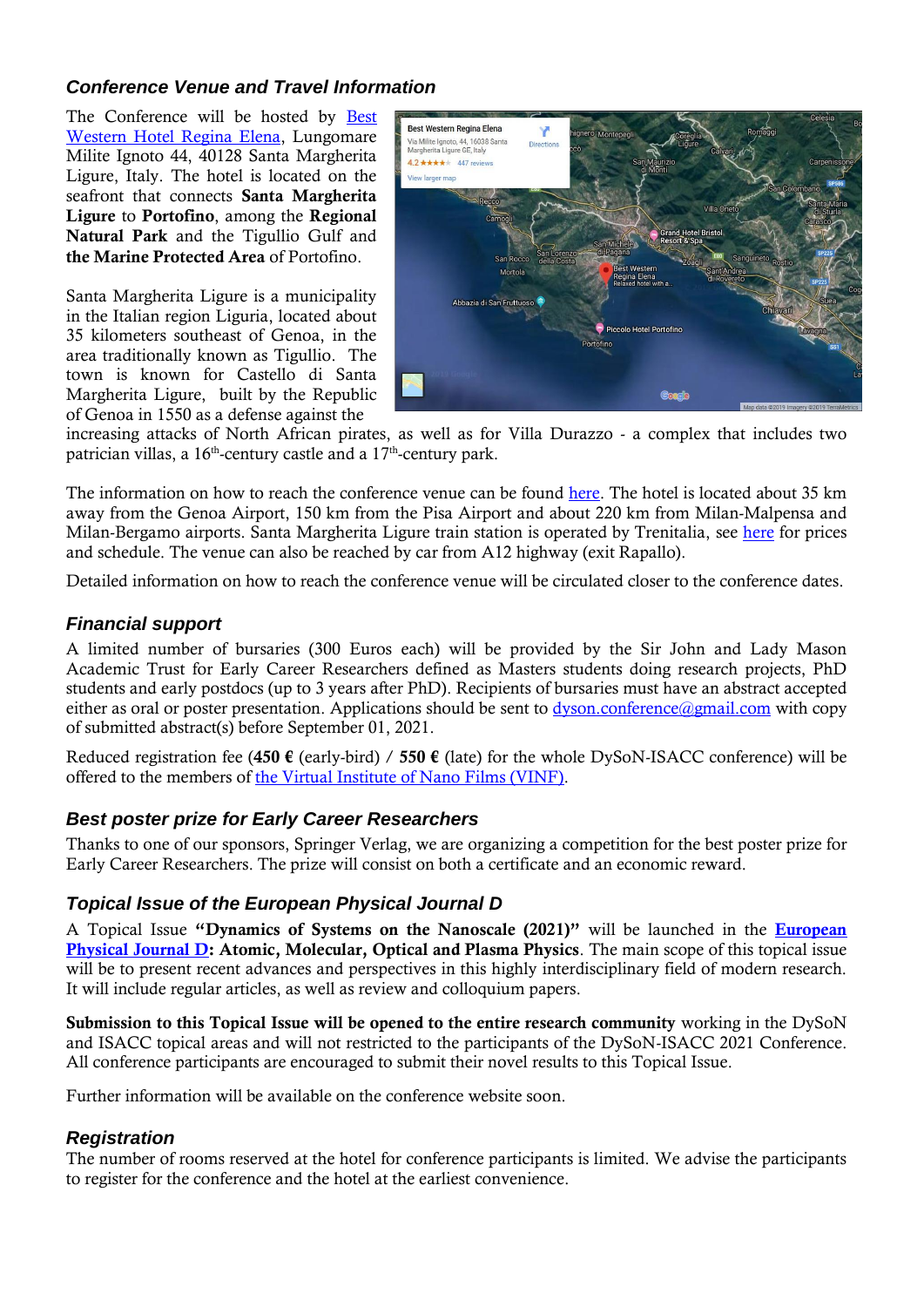The **early-bird** participation fee for the whole DySoN-ISACC 2021 conference is **500 €** for regular participants and **400 €** for undergraduate and PhD students. After the early bird registration deadline of **July 30, 2021** the conference fee will amount **600 €** for regular participants and **450 €** for undergraduate and PhD students.

|                                            | Early-bird fee (regular/students)   Late fee (regular/students) |                        |
|--------------------------------------------|-----------------------------------------------------------------|------------------------|
| DySoN-related sessions only (Oct. 18-20)   | $350 \in 7300 \in$                                              | $450 \notin / 350 \in$ |
| [ISACC-related sessions only (Oct. 21-22)] | $300 \notin 7250 \in$                                           | $400 \notin / 300 \in$ |
| Whole conference (Oct. 18-22)              | $500 \text{ } \in 7400 \text{ } \in$                            | $600 \in 7450 \in$     |

The conference fee will cover the book of abstracts, coffee breaks, lunches, the conference reception, and the conference dinner.

The fee for accompanying persons is **100**  $\epsilon$ , which includes the conference reception and the conference dinner. Optionally, accompanying persons can also book lunches for the price of 35  $\epsilon$  per lunch.

The payment to the order of "DySoN-ISACC 2021" can be made **by bank transfer** to

| Bank Account Name: | MBN Research Center gGmbH            |
|--------------------|--------------------------------------|
| Bank name:         | Deutsche Bank                        |
| Branch Address:    | Hauptstr. 561462 Koenigstein Germany |
| IBAN:              | DE15500700240137588000               |
| BIC:               | <b>DEUTDEDBFRA</b>                   |

Please quote your **NAME** and **DYSON-ISACC** on the transfer. Please ensure there are NO charges to us. If you need an invoice for the payment or want to pay with a credit card, please send a short email to [dyson.conference@gmail.com.](mailto:dyson.conference@gmail.com)

#### *Accommodation*

Please book accommodation directly with the **[Best Western Hotel Regina Elena](https://www.reginaelena.it/en/home-page.aspx)** and quote "DYSON" to book either (i) a single room for 55€ per night, or (ii) a double room for single use for 69€ per night, or (iii) a double/twin room for 40€ per night per person. There is also a supplement of 30€ per room per night for a double/twin room with balcony and sea view. The rooms will be reserved until September 01, 2021 and will then be released, so please book early.

#### *Official Invitation and Visa*

Conference participants are advised to check the passport and visa requirements for travel to Italy well in advance. For invitation requests please contact Professor Vincenzo Guidi (University of Ferrara), see the contact information below.

#### *DySoN-ISACC International Advisory Committee*

- Andrey V. Solov'yov (MBN Research Center, Frankfurt am Main, Germany) **- IAC Chair**
- Ilko Bald (University of Potsdam, Germany)
- Catherine Bréchignac (Laboratoire Aime Cotton, CNRS, Orsay, France)
- Michel Broyer (University of Lyon, France)
- Jean-Patrick Connerade (Imperial College London, London, UK)
- Franco Gianturco (The University of Innsbruck, Austria)
- Vincenzo Guidi (University of Ferrara, Italy)
- Bernd Huber (Centre Interdisciplinaire de Recherche Ions Lasers, CIRIL GANIL, Caen, France)
- Julius Jellinek (Argonne National Laboratory, Argonne, Illinois, USA)
- Shiv Khanna (Virginia Commonwealth University, Richmond, USA)
- Nigel Mason (University of Kent, Canterbury, UK)
- Thomas Möller (Institut für Optik und Atomare Physik, TU, Berlin, Germany)
- Jefferson Shinpaugh (East Carolina University, Greenville, USA)
- Ilia Solov'yov (Carl von Ossietzky University, Oldenburg, Germany)
- Eric Suraud (Université Paul Sabatier, Toulouse, France)
- Eugene Surdutovich (Oakland University, Rochester, Michigan, USA)